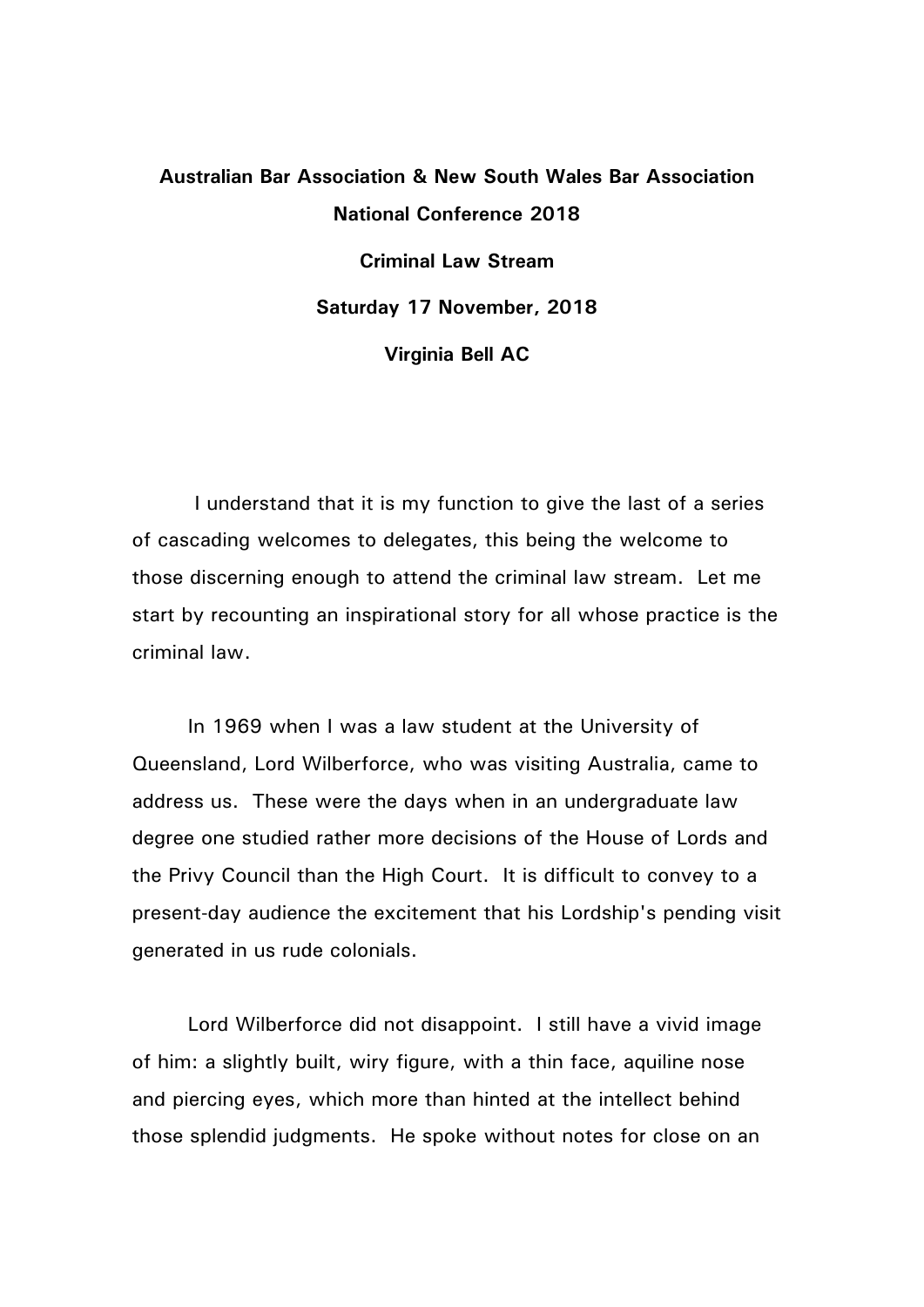hour and was utterly captivating. I regret to say that I no longer remember what he had to say, save for one piece of advice. I interpolate that in 1969, as in every year since, our major concern was whether there would be enough jobs for lawyers when we graduated. Towards the end of his speech, Lord Wilberforce, with the instinctive understanding of the universal concern of the law student, told us not to worry and to rest easy because "crime is on the increase".

Of course, as we know, that statement may not necessarily be supported by the evidence. The work of the New South Wales Bureau of Crime Statistics and Research suggests a somewhat less alarming trend line. The Director of the Bureau, Don Weatherburn, has proved to be a marvellously calming figure. Over the course of our respective professional lives, Don Weatherburn has regularly appeared on Radio National to reassure the public of the constancy of the New South Wales murder rate.

Lord Wilberforce's prediction nonetheless has proved true with respect to the work of the High Court: criminal cases have indeed been on the increase. Shortly after its establishment, Griffiths CJ announced that the High Court would follow the practice of the Privy Council with respect to criminal cases**<sup>1</sup>**. That practice was not to

 $\mathcal{L}_\text{max}$ 

**<sup>1</sup>** *Attorney-General of the State of New South Wales v Jackson* (1906) 3 CLR 730; [1906] HCA 90.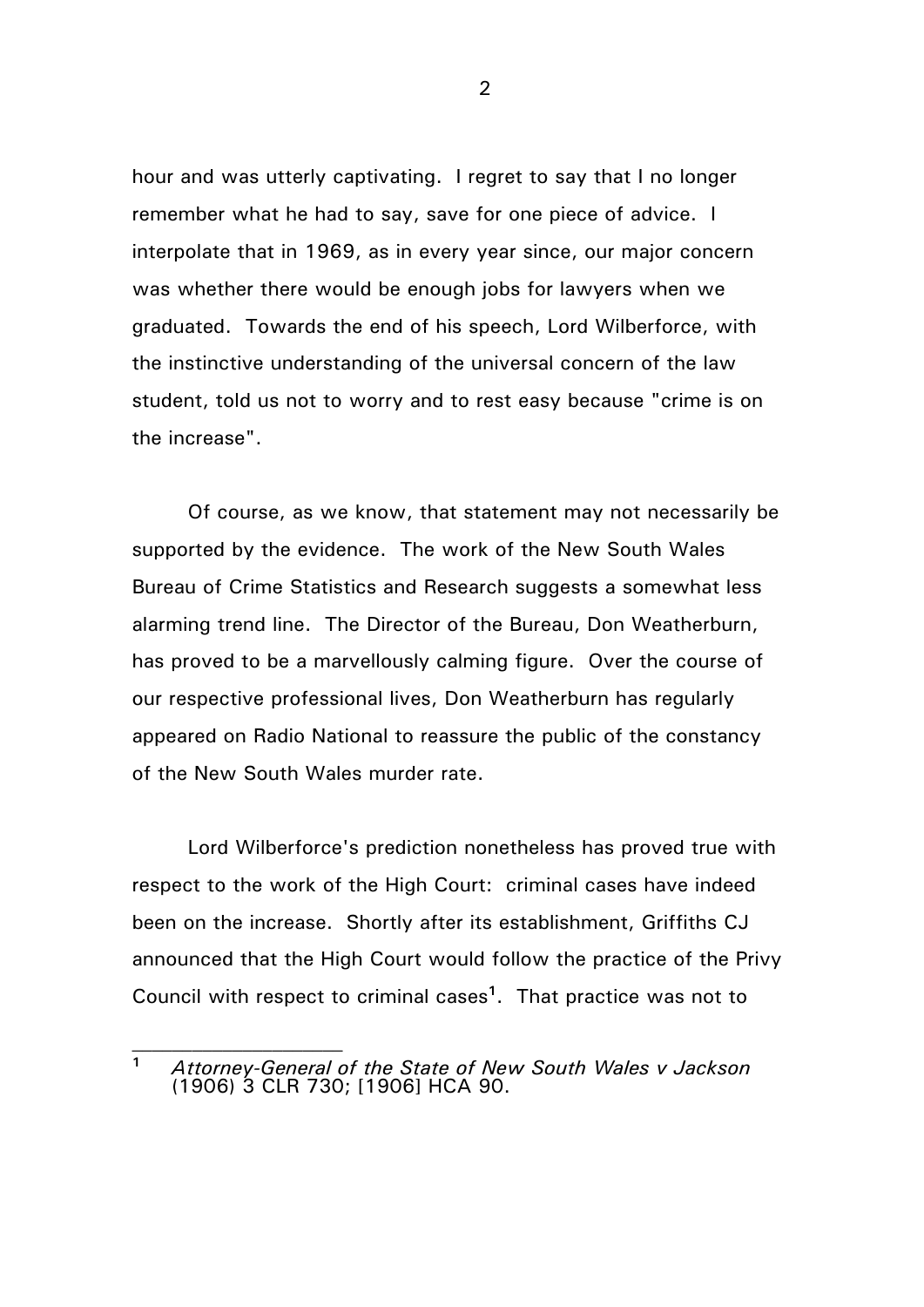"interfere", as the Privy Council put it in *Bertrand***<sup>2</sup>**: so often interference only led to "inconvenience" and "mischief". Special leave to appeal in criminal cases was to be confined to those in which there was some flagrant disregard of the forms of legal process or some manifest grave injustice**<sup>3</sup>**.

The conception of what was within the ambit of a "grave injustice" such as to warrant the High Court's interference was confined within narrow bounds. Dawson J instanced *Raspor v The Queen***<sup>4</sup>** as the most striking example of the Court's practice of declining to intervene in a case in which the issue was the safety of the verdict**<sup>5</sup>**. In *Raspor* the trial judge advised the jury to stop the trial and to acquit the accused having regard to the inadequacy of the evidence of identification. The jury rejected the advice and returned a verdict of guilty. The Court of Criminal Appeal of Victoria rejected an application for leave to appeal, and the High Court, in turn, declined to grant special leave, upon a view that the issue was no more than one of fact.

**<sup>4</sup>** (1958) 99 CLR 346; [1958] HCA 30.

 $\mathcal{L}_\text{max}$ 

**<sup>2</sup>** *Attorney-General (NSW) v Bertrand* [1867] LR 1 PC 520 at 530.

**<sup>3</sup>** *Bataillard v The King* (1907) 4 CLR 1282 at 1286 per Griffith CJ, quoting *Kops v The Queen; Ex parte Kops* [1894] AC 650 at 652*.*

**<sup>5</sup>** *Morris v The Queen* (1987) 163 CLR 454 at 476; [1987] HCA 50.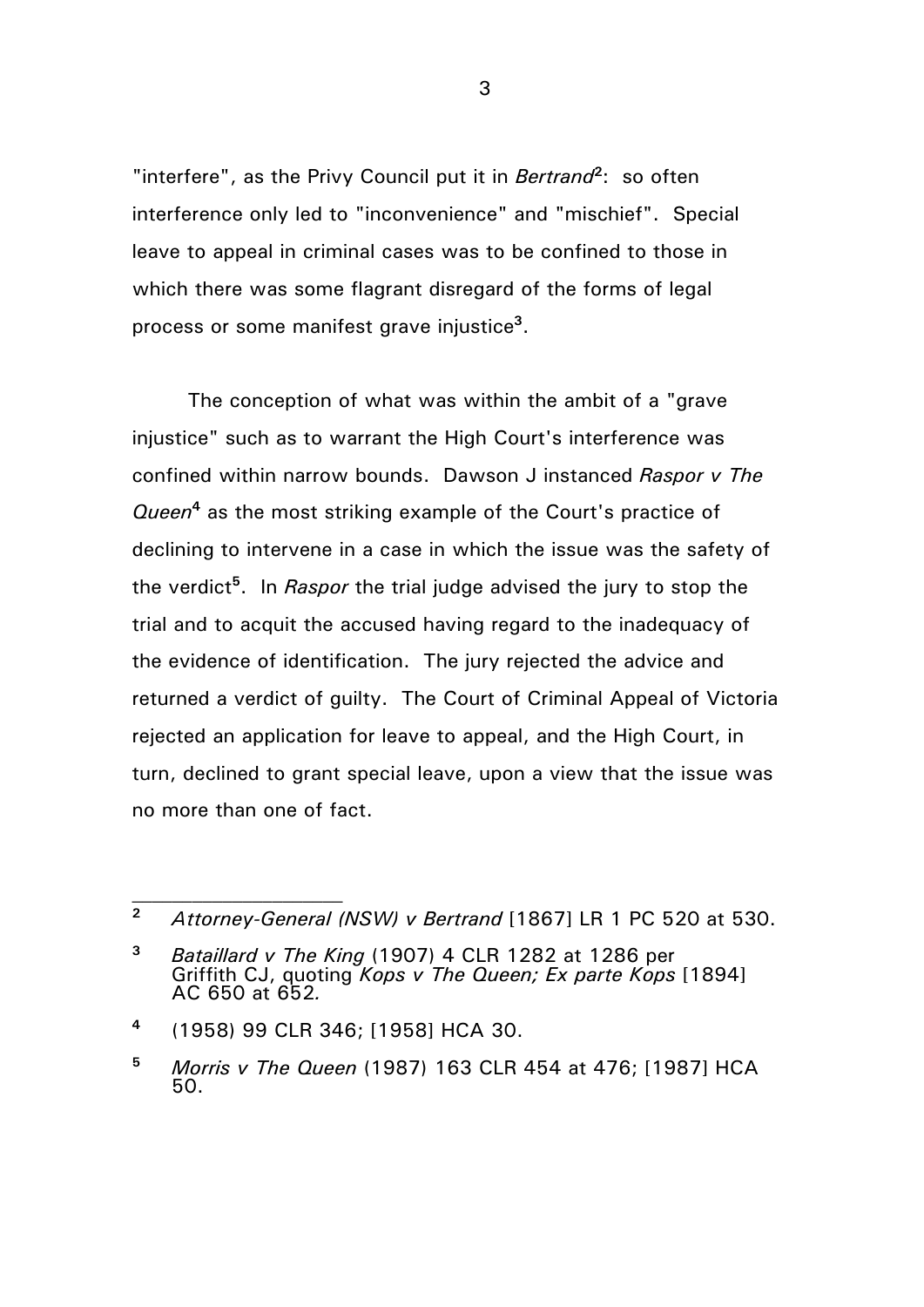Thirty years after the decision, Dawson J's invocation of *Raspor* was in aid of his Honour's dissenting reasons in *Morris v The Queen***<sup>6</sup>**. In *Morris*, it will be recalled, special leave to appeal was granted on an issue of the sufficiency of the evidence to support the verdict. The majority held that the intermediate appellate court had failed to conduct an independent assessment in this respect. Dawson J considered, consistently with a line of authority dating back to *Jackson*, that the only issue in *Morris* was of fact and for that reason the appeal did not warrant the High Court's intervention.

Criminal lawyers are apt to think of *Liberato v The Queen***<sup>7</sup>** only in terms of the direction, favourable to the accused, to which the decision has lent its name. What criminal lawyers are apt to forget is that special leave to appeal was refused in *Liberato* on the ground that the Court was merely being asked to substitute its view of the safety of the verdict for that of the intermediate appellate court. The *Liberato* direction – that even if the jury prefers the evidence for the prosecution, it should not convict unless satisfied beyond reasonable doubt of the truth of that evidence and, even if it does not positively believe the evidence for the defence, it cannot find an issue against the accused contrary to that evidence if it gives rise to a reasonable doubt – stems from the separate dissenting reasons of Brennan J and Deane J.

 $\mathcal{L}_\text{max}$ 

**<sup>7</sup>** (1985) 159 CLR 507; [1985] HCA 66.

**<sup>6</sup>** (1987) 163 CLR 454.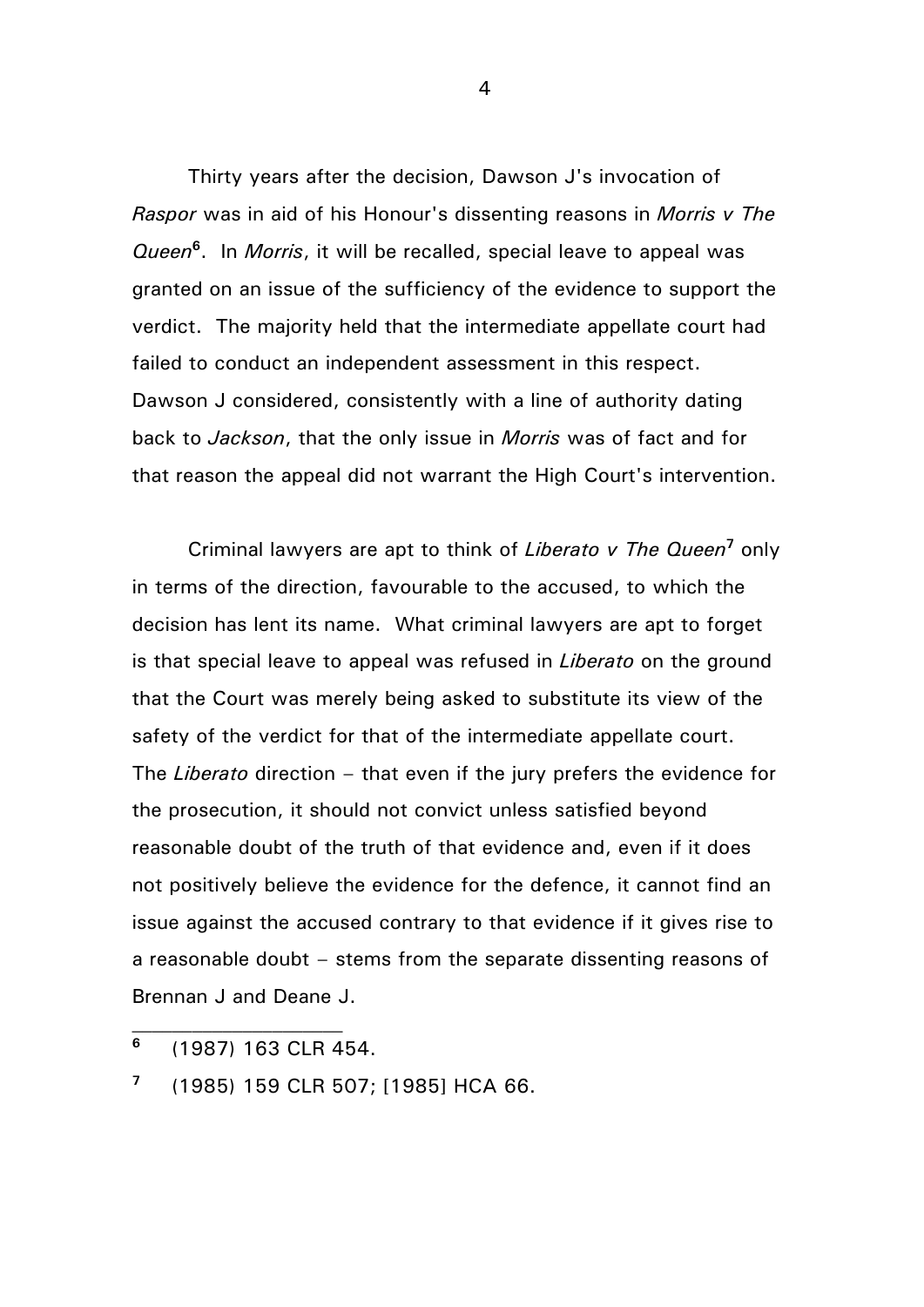One can discern a distinct difference in approach to the grant of special leave between *Liberato*, and *Morris* and subsequent decisions of which *SKA v The Queen***<sup>8</sup>** is, perhaps, the most striking example. This difference of approach is borne out by the statistics: in 1970, of the 87 matters determined by the High Court, only 3 were criminal cases. In 1990, 19 per cent of the matters determined by the Court were criminal cases. And in the past decade, 23 percent of the matters determined by the Court have been criminal cases.

The Court's reluctance to intervene in criminal cases was, of course, more pronounced in relation to appeals against sentence**<sup>9</sup>**. The first time special leave was granted to entertain a sentence appeal was in *Power v The Queen* in 1974**<sup>10</sup>**. The then Senior Public Defender in New South Wales, the legendary Howard Purnell, did not view the grant of special leave in *Power* as a favourable development. Without wishing to defame Dr Greg Woods QC, who got up the argument in *Power* and appeared as junior counsel in the hearing of the appeal, Howard Purnell was dismissive of "fancy leftwing lawyers" taking matters to the High Court and messing up the law.

 $\mathcal{L}_\text{max}$ 

**<sup>8</sup>** (2011) 243 CLR 400; [2011] HCA 13.

**<sup>9</sup>** *Whittaker v The King* (1928) 41 CLR 230; [1928] HCA 28.

**<sup>10</sup>** (1974) 131 CLR 623; [1974] HCA 26.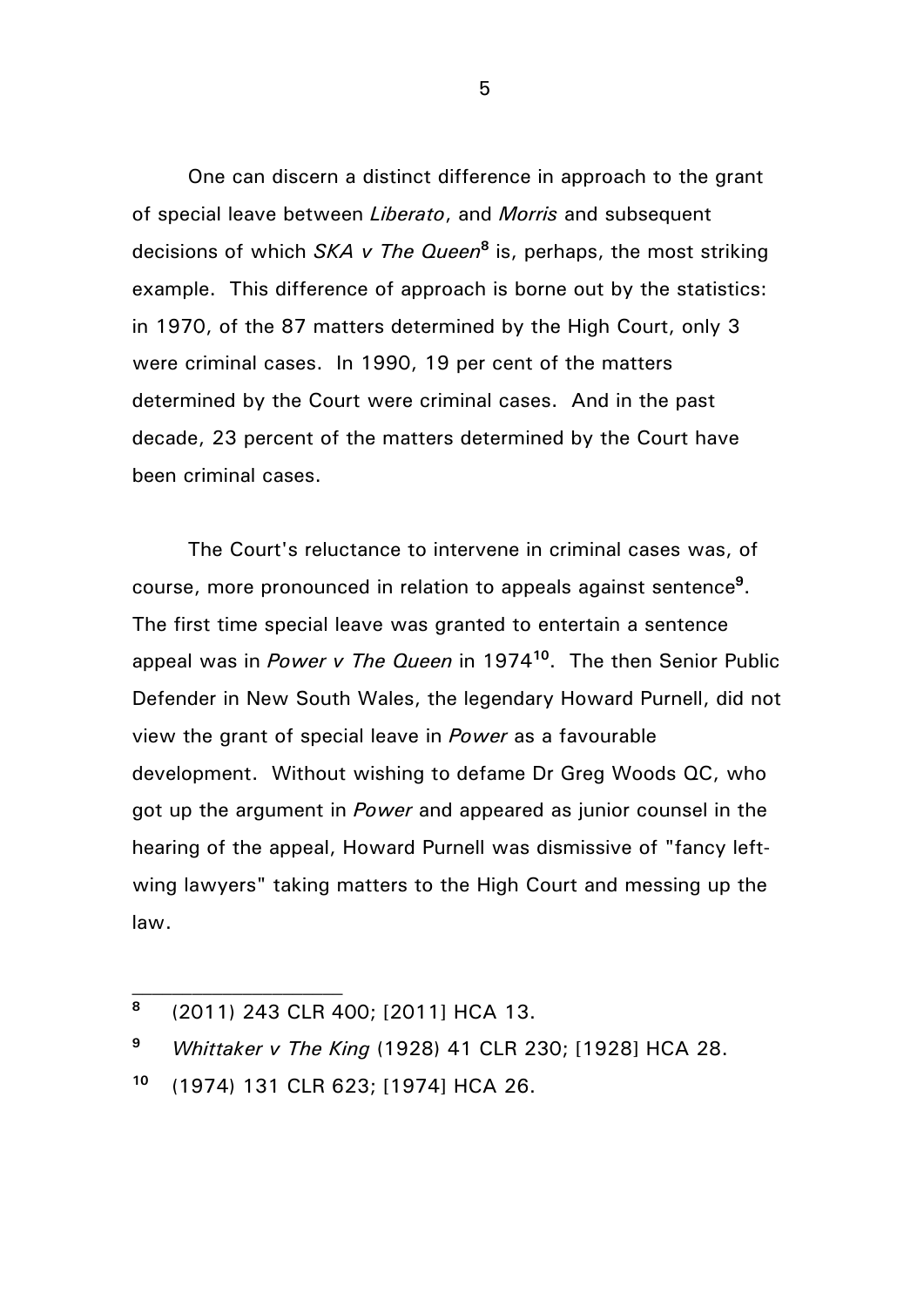Howard Purnell shared the view, common in earlier days, that the judges of the intermediate courts possessed a peculiar understanding of the treatment of criminal offenders in their state or territory, and the High Court should leave them to it. It was a view confirmed by the generally favourable approach to the accused in the New South Wales Court of Criminal Appeal under Kerr CJ.

Dr Woods worked magic on the Court of Criminal Appeal in *R v Portolesi***<sup>11</sup>**, in which Kerr CJ held that the proper approach in sentencing was to impose a short non-parole parole period which would the give greater freedom to the Parole Board to determine when the prisoner was ready for release. Dr Woods tried to work the same magic on Blackburn J in the Supreme Court of the ACT. Blackburn J's rejection of *Portolesi* set the stage for *Power v The Queen*, in which the High Court explained that the enactment of parole legislation did "not convert a sentence of imprisonment from a punishment into an opportunity for rehabilitation"**<sup>12</sup>**.

The High Court did not return to criminal sentencing after *Power* until *Veen v The Queen***<sup>13</sup>** ("*Veen [No 1]*")*.* Despite his reservations, Howard Purnell sought and obtained special leave in

 $\mathcal{L}_\text{max}$ 

**<sup>11</sup>** [1973] 1 NSWLR 105.

**<sup>12</sup>** *Power v The Queen* (1974) 131 CLR 623 at 627 per Barwick CJ, Menzies, Stephen and Mason JJ.

**<sup>13</sup>** (1979) 143 CLR 458; [1979] HCA 7.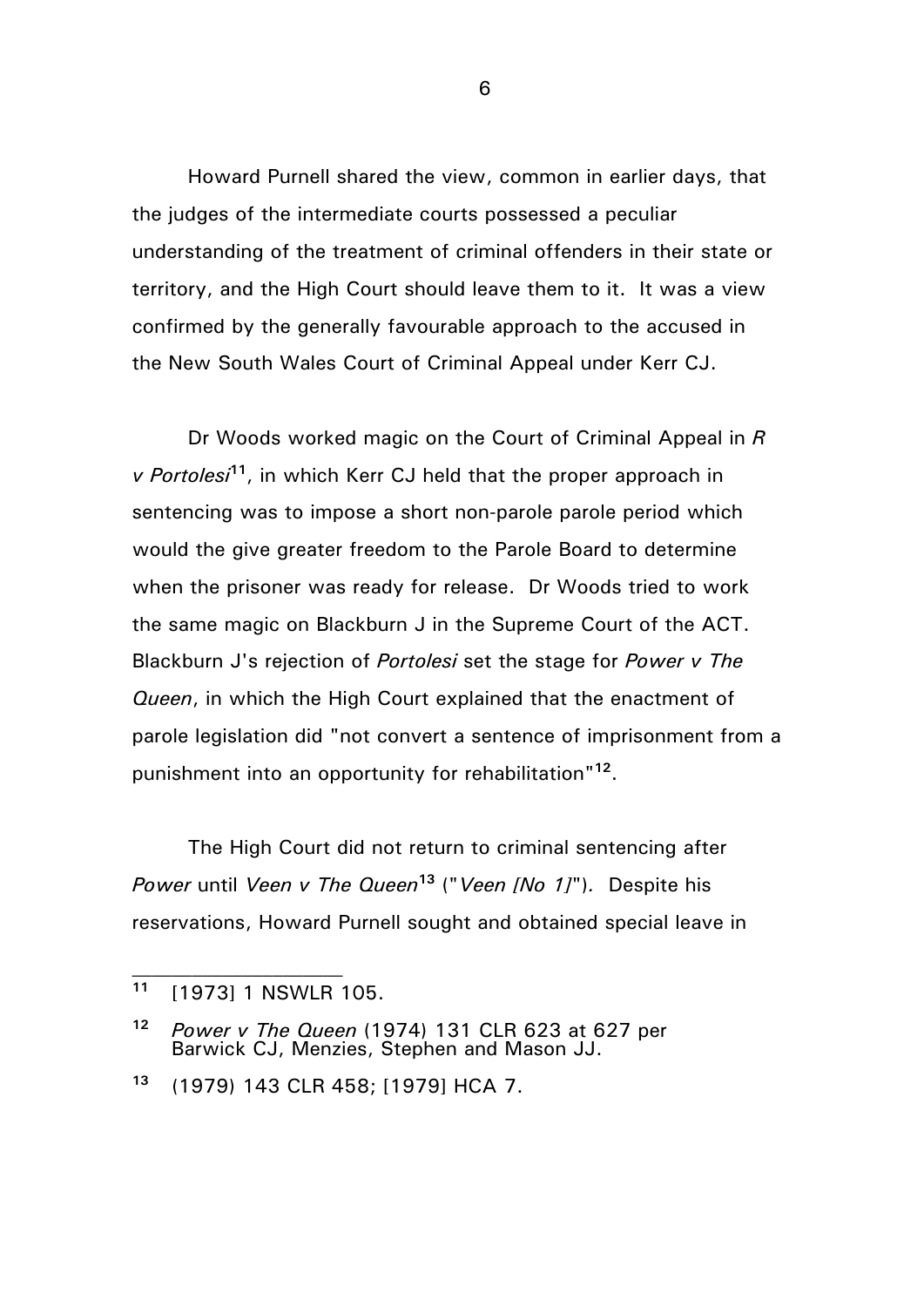*Veen [No 1]*, contending that, in dismissing Veen's appeal from the life sentence imposed on him for manslaughter, the Court of Criminal Appeal had embarked on a policy of preventative detention without legislative warrant. The stars were in alignment for the reception of Purnell's argument. The appeal was heard on 1 June 1978. Nagle J had delivered his report on the state of New South Wales prisons in March of that year. Jacobs J, in the leading judgment, quoted extensively from the Nagle Report with its description of the "appalling" conditions of the cells in the observation section, to which prisoners with psychiatric difficulties like Veen were exposed. With brio that one, perhaps, sees rather less these days, his Honour observed:

"[t]he present crime and the fact that three or four years previously he had committed a violent assault with a knife on his landlady showed that he was prone to violence but that can be said of many prisoners facing sentence"**<sup>14</sup>**.

In the decade following *Veen [No 1]*, the High Court showed a growing interest in sentencing law, culminating in *Veen [No 2]***<sup>15</sup>***.*  The joint reasons in *Veen [No 2]* have always struck me as saying all that can usefully be said on the topic of sentencing: it is not a purely logical exercise and the "troublesome nature" of the discretion

 $\mathcal{L}_\text{max}$ 

**<sup>14</sup>** *Veen [No 1]* (1979) 143 CLR 458 at 489.

**<sup>15</sup>** *Veen v The Queen [No 2]* (1988) 164 CLR 465; [1988] HCA 14.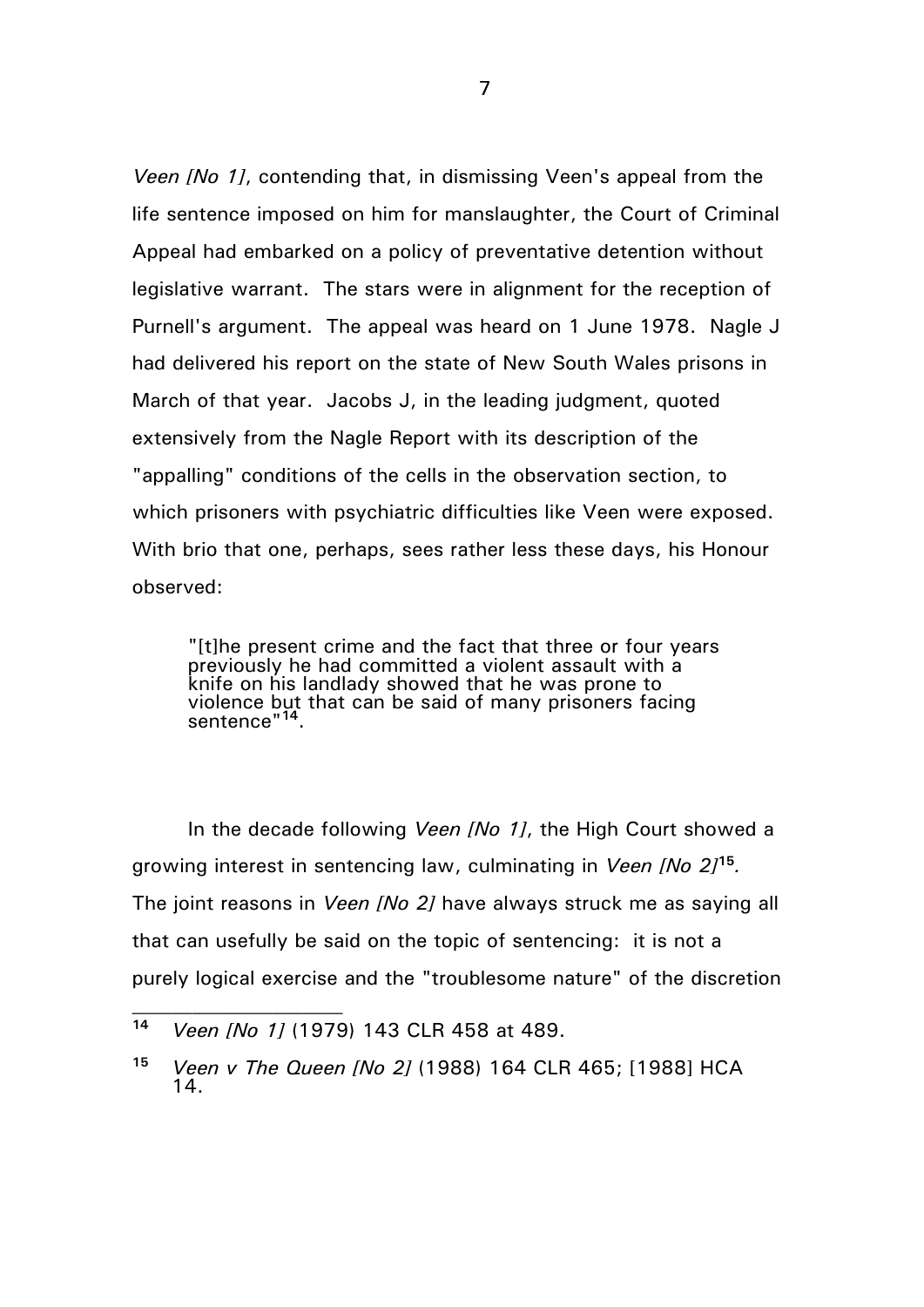arises from the difficulty of giving weight to each of the purposes of punishment. Those purposes are various: protection of society; deterrence, both specific and general; retribution and reform. They are purposes that overlap and cannot be considered in isolation from one another in determining the appropriate sentence. And, famously, "[t]hey are guideposts to the appropriate sentence but sometimes they point in different directions"**<sup>16</sup>**.

In the spirited debate, between McHugh J on the one hand, and Kirby J on the other hand**<sup>17</sup>**, over the correctness of the "instinctive synthesis" approach to sentencing, I favour the McHugh J approach. There is a limit to the degree to which ratiocination usefully illuminates the evaluative judgment of how many years and months is appropriate for a given offence and a given offender.

The growth in sentencing appeals in the High Court is largely a reflection of the degree to which the sentencing of offenders has been elevated into an arcane science. The Court has not departed from its practice of refusing special leave to challenge a sentence on the ground of manifest excess or inadequacy. It is the legislative prescription of matters guiding the sentencing discretion that has proved such fruitful ground for the demonstration of legal error and

 $\mathcal{L}_\text{max}$ 

**<sup>16</sup>** *Veen [No 2]* (1988) 164 CLR 465 at 476 per Mason CJ, Brennan, Dawson and Toohey JJ.

**<sup>17</sup>** *Markarian v The Queen* (2005) 228 CLR 357; [2005] HCA 25.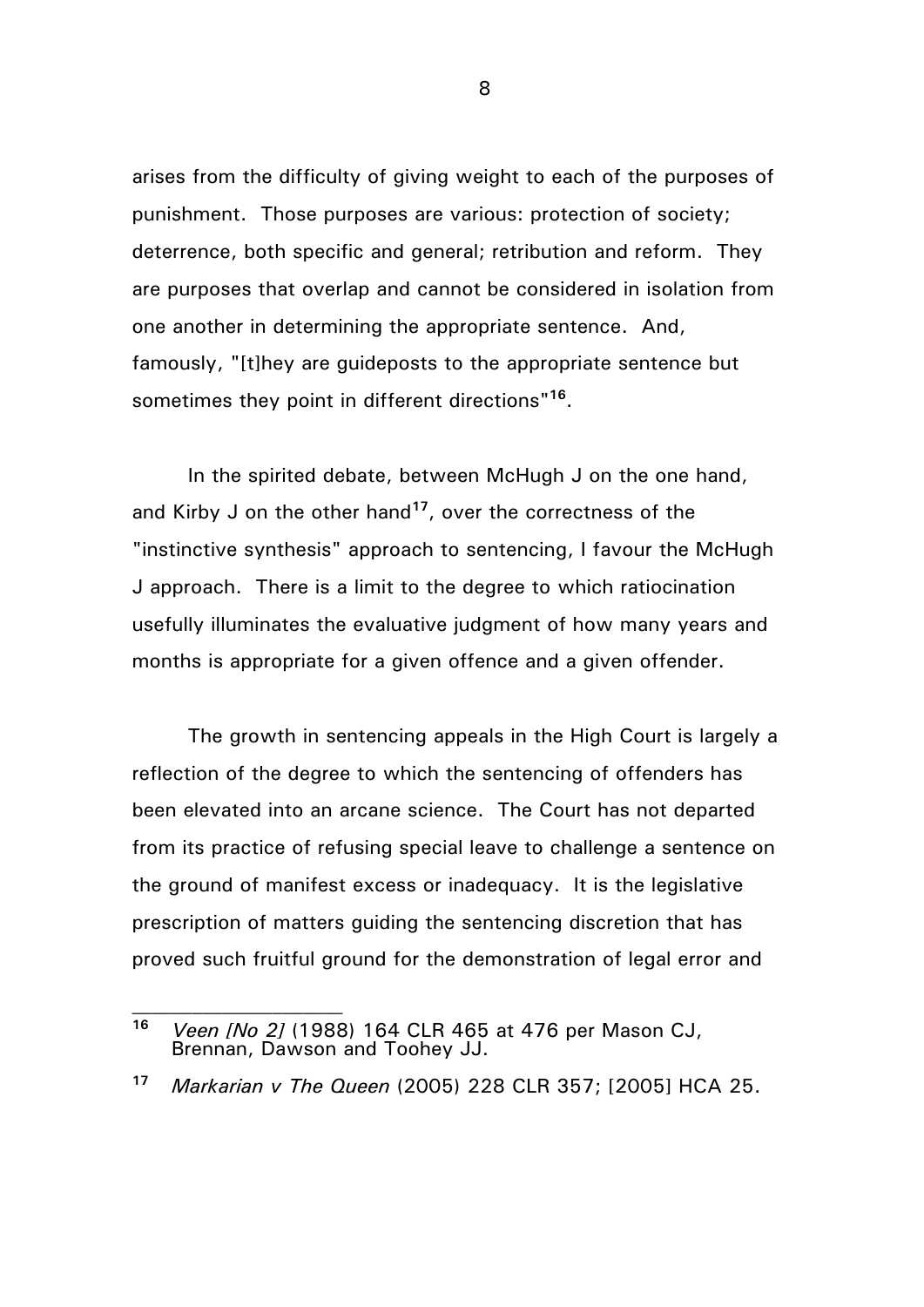which serves to explain, at least in part, the increase in the Court's sentencing jurisprudence.

*Betts v The Queen* might be thought a striking illustration of that proposition**<sup>18</sup>**. The offender pleaded guilty to a sustained, brutal knife attack on his former partner. She had had returned to the apartment they had shared to collect her belongings on the understanding that he would not be present. An experienced District Court judge in imposing a sentence, which was not suggested to fall outside the range of discretion, erred in law by identifying as an aggravating factor that the victim was vulnerable in that she was alone in the apartment at the mercy of the offender. Under s 21A(2)(l) of the *Crimes (Sentencing Procedure) Act 1999* (NSW), the offence was not, in law, aggravated by the victim's vulnerability; the statutory criterion of vulnerability is concerned with the class of victim and not with the circumstances of the offence. Error having been identified, it was incumbent on the appellate court to reexercise the sentencing discretion. Whether the re-exercise of that discretion re-opened the primary judge's unchallenged factual findings was the issue in the High Court. An anterior issue, I suggest, is the folly of the legislative attempt to prescribe the range of considerations that are capable of aggravating or mitigating liability for an offence.

 $\mathcal{L}_\text{max}$ 

**<sup>18</sup>** (2016) 258 CLR 420; [2016] HCA 25.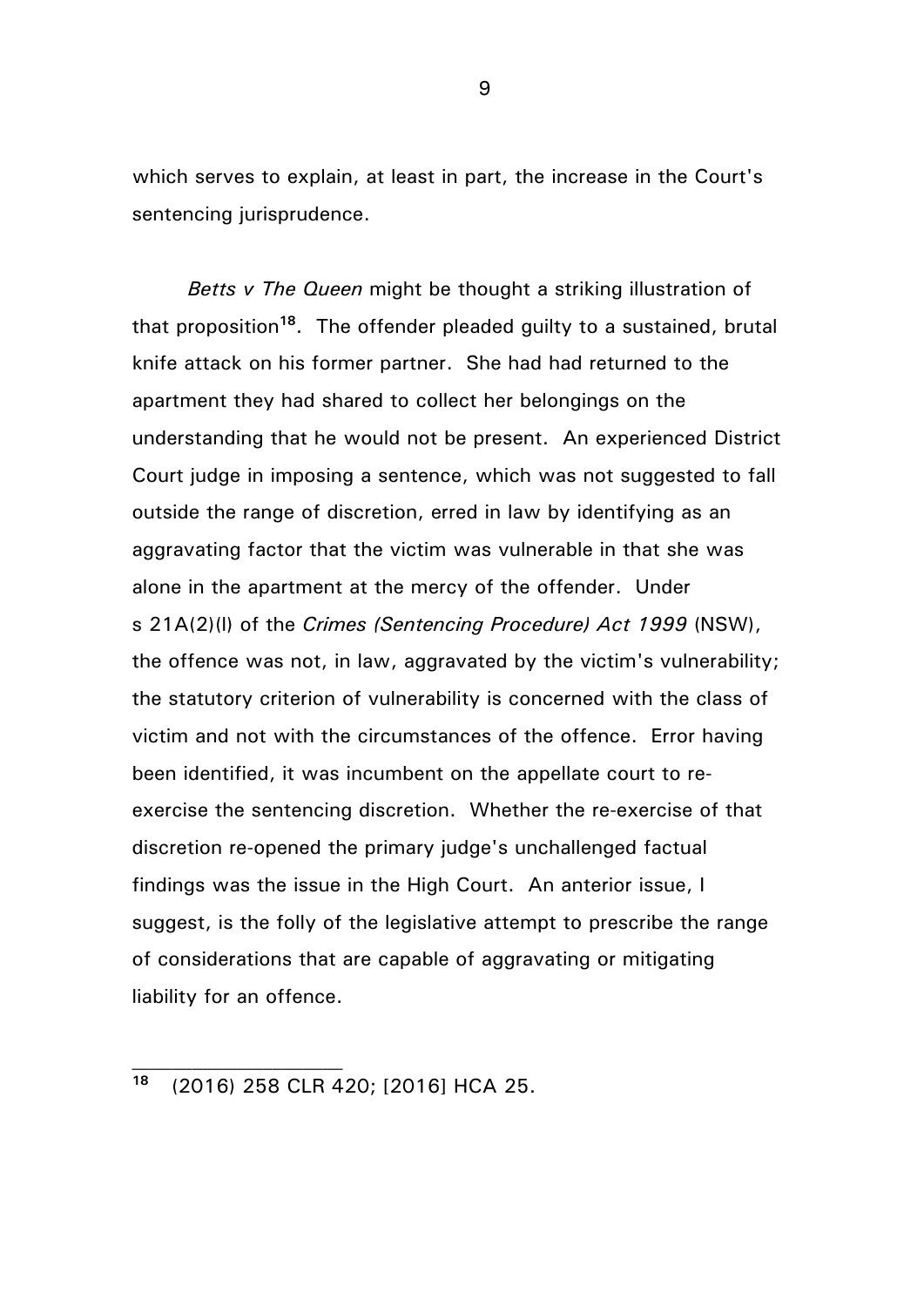A less elaborate statutory regime for the sentencing of offenders, leaving the determination to well-settled common law principles, might focus attention on what should be the issue: whether, acknowledging that there is no single correct sentence for a given offender and a given offence, nonetheless the sentence exceeds the bounds of discretion. And, in the case of a prosecution appeal, whether the sentence falls below the bounds of discretion.

Perhaps the most striking change to the work of the intermediate appellate courts in sentencing, reflected in a lesser degree in the work of the High Court, is the increase in the number of prosecution appeals against sentence. This has occurred while the principles enunciated by Barwick CJ in *Griffiths v The Queen***<sup>19</sup>** have not been re-visited**<sup>20</sup>**: prosecution appeals should be brought as a *rarity* to establish some matter of principle and to allow the appellate court to perform its proper function of laying down principles for the guidance of sentencing courts.

 $\mathcal{L}_\text{max}$ 

**<sup>19</sup>** (1977) 137 CLR 293 at 310; [1977] HCA 44.

**<sup>20</sup>** See, eg, *Lacey v Attorney-General (Qld)* (2011) 242 CLR 573 at 581[16] per French CJ, Gummow, Hayne, Crennan, Kiefel and Bell JJ; [2011] HCA 10; *Green v The Queen* (2011) 244 CLR 462 at 465 [1], 471-472 [24]-[27] per French CJ, Crennan and Kiefel JJ; [2011] HCA 49; *CMB v Attorney-General (NSW)*  (2015) 256 CLR 346 at 359[35] per French CJ and Gageler J; [2015] HCA 9.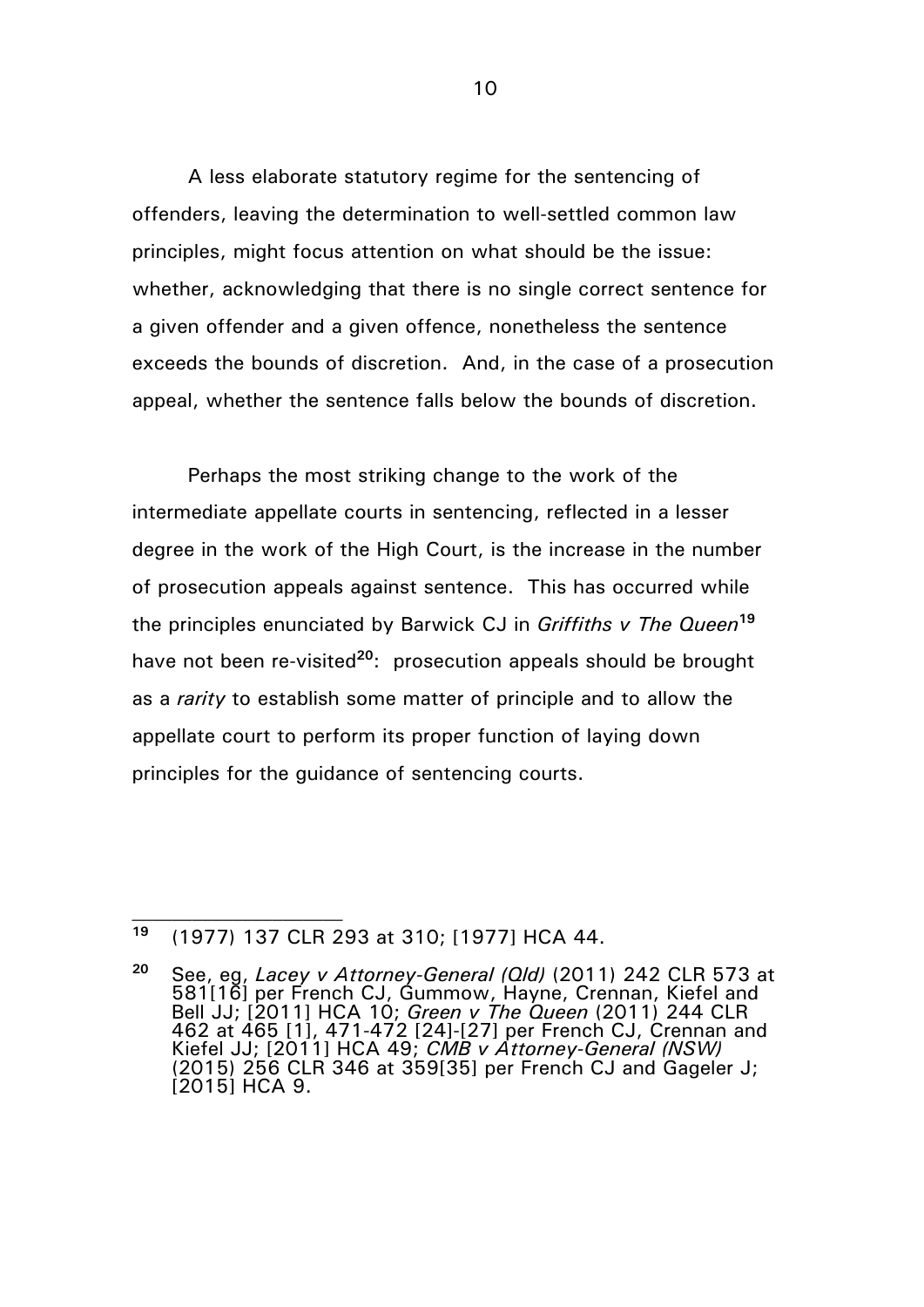The joint reasons in *Everett v The Queen***<sup>21</sup>** acknowledge that a matter of "sentencing principle" may extend to manifest inadequacy or excess in sentencing standards**<sup>22</sup>**. In separate reasons, Mc Hugh J held that a sentence that falls definitely outside the range can be regarded as within the rationale for Crown appeals**<sup>23</sup>**. In *Griffiths* as in *Everett* there is recognition of the importance of consistency in sentencing to the due administration of criminal justice.

*Griffiths* was a New South Wales appeal. At the time it was decided there were 31 District Court judges in New South Wales**<sup>24</sup>**. They were men whose practice at the Bar had been far more generalised than is common today. At present in New South Wales there are 68 District Court judges and their numbers are regularly augmented by acting judges. The Attorney-General has just announced the appointment of seven more judges to the District Court to deal with the backlog of work. These judges will be drawn from a Bar which is, and has been for 30 years, specialised.

 $\mathcal{L}_\text{max}$ 

**<sup>21</sup>** (1994) 181 CLR 295 at 306; [1994] HCA 49.

**<sup>22</sup>** (1994) 181 CLR 295 at 300 per Brennan, Deane, Dawson and Gaudron J.

**<sup>23</sup>** (1994) 181 CLR 295 at 306.

**<sup>24</sup>** West, *New South Wales Law Almanac for 1978* (1978) at 55.